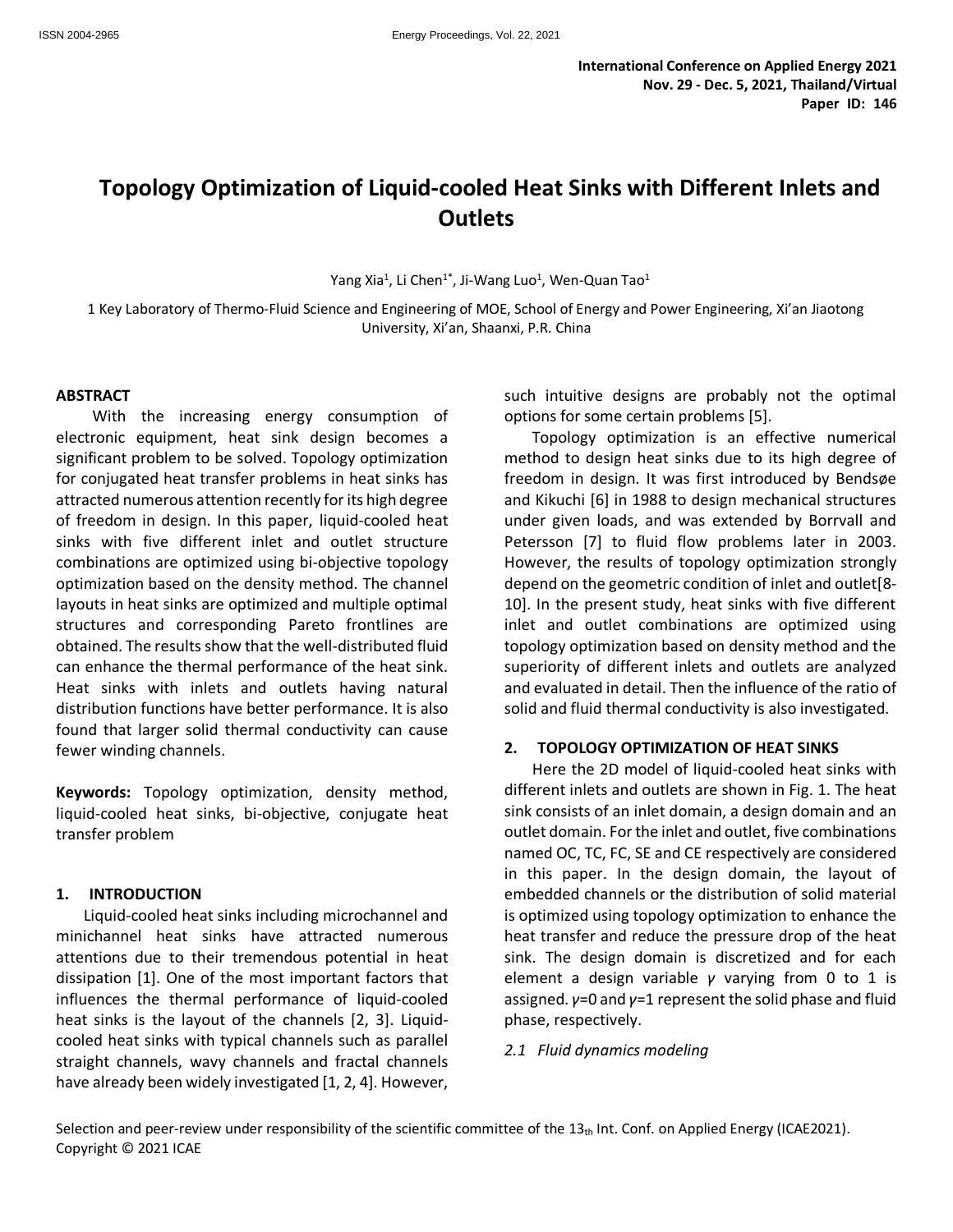#### ISSN 2004-2965 Energy Proceedings, Vol. 22, 2021



Fig. 1. The 2D model of liquid-cooled heat sinks with five different inlet and outlet combinations

For an internal flow problem, the incompressible steady-state Navier-Stokes equations in the nondimensional forms are used as follows:

$$
\nabla^* u^* = 0 \tag{1}
$$

$$
V U = 0
$$
 (1)  

$$
(u^* \cdot \nabla^*) u^* = \nabla^* \cdot [-p^*] + \frac{1}{Re} (\nabla^* u^* + (\nabla^* u^*)^T)] + F^*
$$
 (2)

where:

$$
\nabla^* = L \nabla \quad u^* = \frac{u^*}{U} \quad p^* = \frac{p}{\rho U^2} \quad \text{Re} = \frac{\rho UL}{\mu} \tag{3}
$$

in which *U* is the inlet viscosity of fluid and *L* is the characteristic length. ρ and *μ* represent density and dynamic viscosity of fluid, respectively.

The dimensionless body force  $F^*$  in the Eq. (2) represents the flow resistance caused by the solid area as follows:

$$
F^* = -\alpha^* u^* \tag{4}
$$

where  $\alpha^*$  is the dimensionless inverse permeability of the porous media dependent on the design variable *γ* [7]:

$$
\alpha^* = \alpha^*_{\text{max}} \frac{q(1-\gamma)}{1+\gamma} \tag{5}
$$

in which *q* is the penalty parameter regulating the convexity of the interpolation function *α \** and *α* \* max is determined by the Reynolds number and Darcy number as follows [11]:

$$
\alpha_{\max}^* = (1 + \frac{1}{\text{Re}}) \frac{1}{Da}
$$
 (6)

The Darcy number needs to be small enough to ensure the velocity approaches zero in the solid domain. In the present work,  $q=10^{-2}$  and Da=10<sup>-4</sup>. The inlet boundary condition is uniform velocity and the outlet is constant pressure.

#### *2.2 Heat transfer modeling*

The non-dimensional energy equation is as follows:

$$
RePr(u^* \cdot \nabla^*)T^* = \nabla^{*2}T^* \text{ (in fluid domain)}
$$
 (7)  
 
$$
0 = K \nabla^{*2}T^* + Q^* \text{ (in solid domain)}
$$
 (8)

$$
\hbox{\rm here:}
$$

 $\mathsf{w}$ 

$$
T^* = \frac{T - T_{in}}{T_{B} - T_{in}}
$$
 Pr =  $\frac{\mu C_{p}}{k_f}$   $K = \frac{k_s}{k_f}$  (9)

 $T_{\text{in}}$  is the inlet temperature of fluid.  $T_{\text{B}}$  is another reference temperature or the base temperature. *Cp*, *k*<sup>f</sup> and *k*<sup>s</sup> represent specific heat, thermal conductivity of fluid and thermal conductivity of solid, respectively.

The heat source term  $Q^*$  in the Eq. (8) is an ideal dimensionless heat source which represents the heat exchange between the heat sink and a base plate in constant temperature  $T_B$  [12]:

$$
Q^* = h^*(1 - T^*)
$$
 (10)

where *h\** is the dimensionless parameter that represents the intensity of heat generation in the solid domain:

$$
h^* = \frac{h l^2}{k_{\rm f}} \tag{11}
$$

where *h* is the constant heat generation coefficient.

In topology optimization, the design variable *γ* can distinguish the solid domain and fluid domain. Thus Eq. (7) and Eq. (8) can be rewritten into one single equation by introducing the design variable *γ* as follows:

by introducing the design variable  $\gamma$  as follows:<br>  $\gamma \text{RePr}(u^* \cdot \nabla^*)T^* = ((1 - \gamma)K + \gamma)\nabla^{*2}T^* + (1 - \gamma)h^*(1 - T^*)$  (12)

 In the present work, the Prandtl number, Reynolds number and heat generation coefficient h<sup>\*</sup> are set to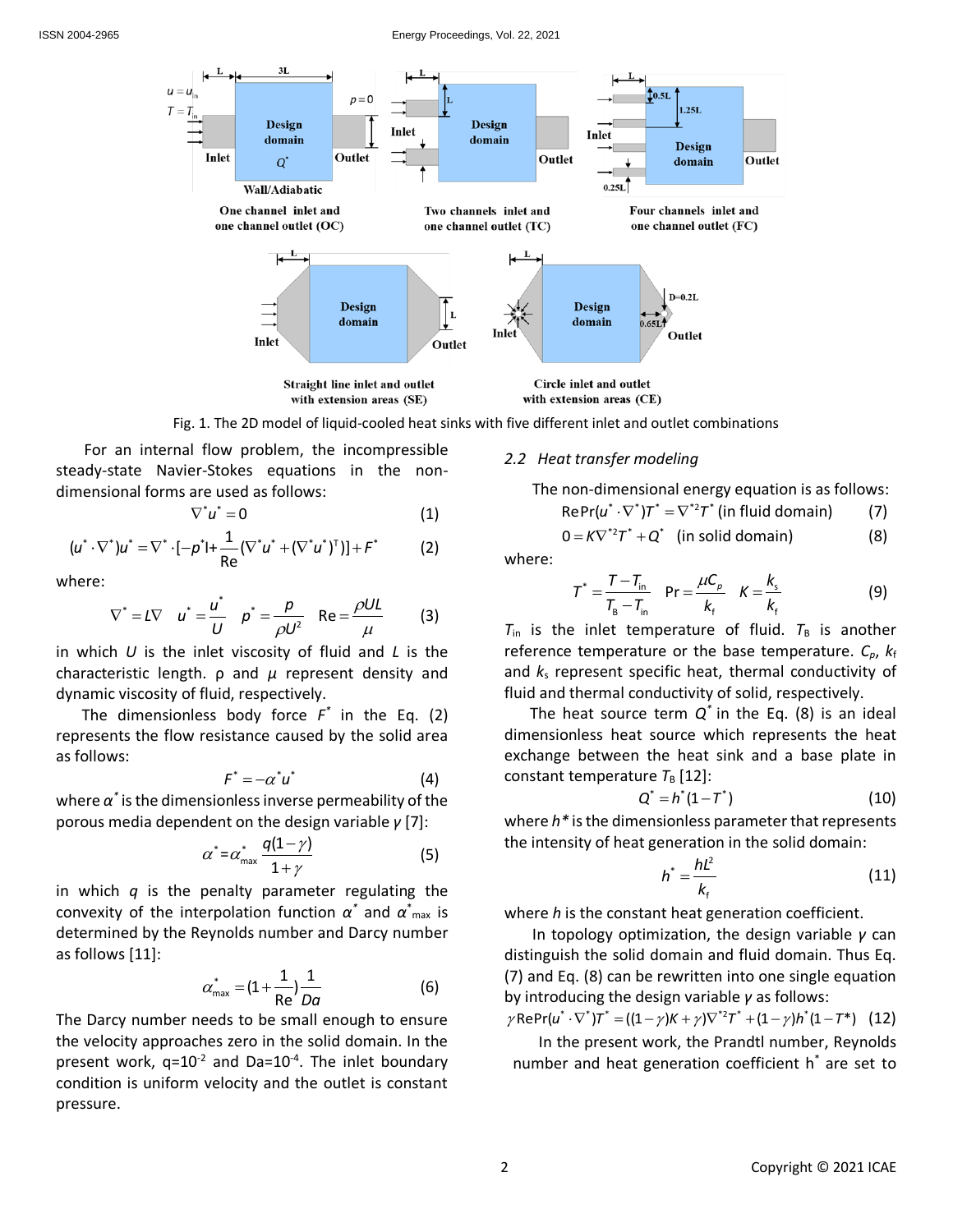6.78, 100 and 100, respectively. The inlet temperature is set to 20℃.

### *2.3 Bi-objective topology optimization problems*

For a liquid-cooled heat sink with channels embedded, the thermal-hydraulic characters, flow resistance and heat transfer performance, are most concerned. Thus, two objectives, including power dissipation [7] and total heat generation [12] are considered at the same time as follows:

$$
J_{f} = \int_{\Omega} \left[ \frac{1}{Re} \nabla^{*} u^{*} : (\nabla^{*} u^{*} + \nabla^{*} u^{*}) + \alpha^{*} u^{*} \cdot u^{*} \right] d\Omega
$$
 (13)

$$
J_{\rm th} = \int_{\Omega} (1 - \gamma) h^*(1 - T^*) d\Omega \qquad (14)
$$

$$
J = (1 - \omega) \frac{J_{\rm f}}{J_{\rm f,0.5}} - \omega \frac{J_{\rm th}}{J_{\rm th,0.5}}
$$
(15)

where *ω*is the weight factor of the thermal objective and  $\Omega$  is the total volume of the heat sink. Due to the large magnitude difference between fluid objective and thermal objective, the normalization is applied by the objective calculation results of the 0.5 uniform initial design variable field. The upper bond of fluid volume fraction is set to 0.5 in this study.

In order to avoid checkerboard problems and alleviate mesh dependency, a Helmholtz density filter is used during the topology optimization [13]:

$$
-r^2 \nabla^2 \gamma_f + \gamma_f = \gamma \tag{16}
$$

where *γ*<sub>f</sub> is the new design variable after filtration and r is the filter radius. In current study, r is set to 0.05L.

A hyperbolic tangent projection is also adopted to reduce the gray area and sharpen the boundary between solid and fluid [14]:

$$
\gamma_{\text{p}} = \frac{\tanh(\beta(\gamma_{\text{f}} - \gamma_{\text{c}})) + \tanh(\beta \gamma_{\text{c}})}{\tanh(\beta(1 - \gamma_{\text{c}})) + \tanh(\beta \gamma_{\text{c}})}\tag{17}
$$

where *γ*<sub>p</sub> is the new design variable after projection and *β* and *γ*<sup>c</sup> are projection slope and critical point, respectively. In this paper,  $β$  and  $γ<sub>C</sub>$  are set to 8 and 0.5, respectively.

In general, the topology optimization problem can be formulated as:

Minimize 
$$
J = (1 - \omega) \frac{J_f}{J_{f,0.5}} - \omega \frac{J_{th}}{J_{th,0.5}}
$$
  
s.t.  $\int_{\Omega} \gamma d\Omega \le 0.5 V_{\Omega}$   
 $0 \le \gamma \le 1$   
Eq. (1), (2), (12), (16) and (17)

*2.4 Simulation methods*

The equations above are solved by the Finite Element Method (FEM) and design variable field is updated by the sequential quadratic optimization solver SNOPT [15]. A uniform distribution of design variable with *γ*=0.5 is given as initial guess. The calculation will be terminated when the max residual of design variable is less than  $10^{-6}$  or the iteration number exceeds 600.

# **3. RESULTS AND DISCUSSION**

# *3.1 Topology optimization of heat sinks with five different inlet and outlet combinations*

Five heat sinks with different inlet and outlet structure combinations are optimized. In each combination, the inlet velocity is adjusted to guarantee that the volume flow flux is the same for all the cases. *K*=1 is adopted here to get more bifurcated channel layouts [5]. The corresponding results are presented in Fig. 2. As shown in Fig. 2, with the increment of the weight of thermal objective, the channels are more winding and the temperature fields are more uniform due to the multiple sinuous channels cutting off solid regions. Furthermore, the maximum temperature also decreases. When the weight of thermal objective is equal to zero, which means minimizing the flow resistance only, the channel is much smoother and the fluid almost rushes to outlet straightly after flowing in the heat sink. For the results of the weight of thermal objective as unity, which means only thermal objective is considered, blocking is observed near the outlet. In such situation, the fluid will flow through the porous media and the pressure drop of the heat sink will be significantly high.

In Fig. 2, it is obvious that there are distribution structures and collection structures near the inlet and outlet in OC, TC and FC, leading to a well-distributed flow field. The channels near the inlet try to distribute fluid as uniform as possible, especially in results with large weight of thermal objective. However, similar structure is not observed in SE and CE. In order to further evaluate the performance of heat sinks with different inlet and outlet, the Pareto frontlines of five designs are plotted in Fig. 3. The design is more competitive if the Pareto frontline is closer to the top left corner. As can be seen from Fig. 3, the SE has better performance than OC, TC and FC due to natural distribution function of triangular extension area. There is no need for heat sinks with such inlet and outlet to design distribution structures which will cause more power dissipation. CE is also a common inlet and outlet structure. However, its performance is the worst at low weight of thermal objective but the best at high weight of thermal objective. This may be due to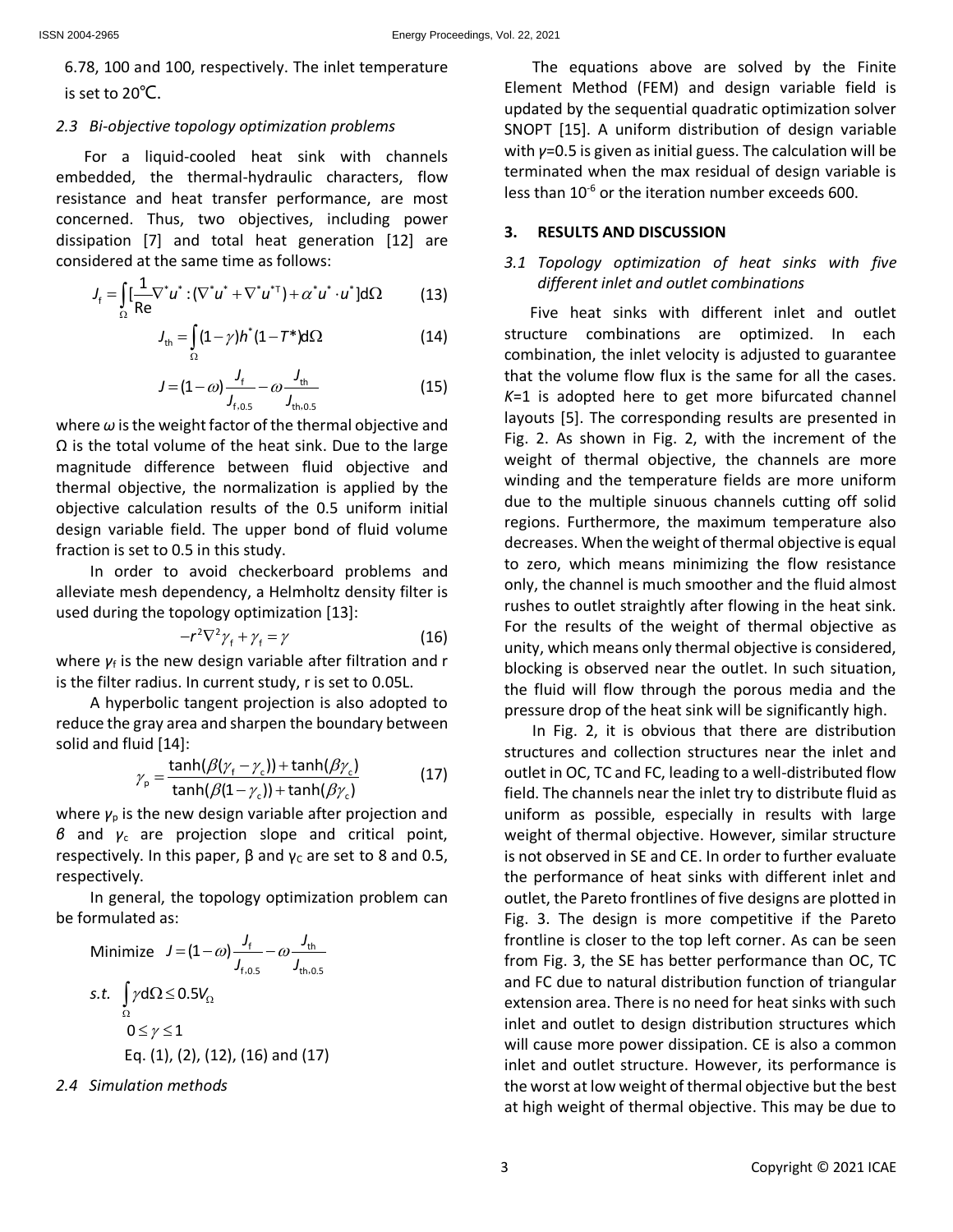

Fig. 2. The bi-objective topology optimization results of liquid-cooled heat sinks with five different inlet and outlet combinations

the inlet velocity is uniformly distributed on the circle. Some of fluid directly flow to the left boundary of the heat sinks, leading to more power dissipation. Such phenomenon can be more obvious at the low weight of thermal objective because of larger weight of fluid objective. While at the high weight of thermal objective, CE is better than SE due to its natural advantage of flow distribution attributed to circle inlet and outlet. It's worth mentioning that similar phenomenon can be observed in the reverse of Pareto frontlines of OC, TC and



FC along with the increment of the weight of thermal objective in Fig. 3. It implies that better distribution ability does mean higher potential of thermal performance. However, some inlet and outlet structures may improve the distribution ability by means of sacrificing the flow resistance such as TC and FC, causing deterioration in fluid performance under high weight of fluid objective.

# *3.2 The effect of the ratio of solid and fluid thermal conductivity*

The effect of the ratio of solid and fluid thermal conductivity, *K*, is also investigated. Fig. 4 shows the optimization results for CE with different *K* when the weight of thermal objective is equal to 0.8. With the increase of the solid thermal conductivity, the channels are less winding, approaching the results at low weight of thermal objective. This is because large solid thermal conductivity means strong thermal diffusivity. For large solid blocks, the heat can be conducted to the solid-fluid boundary easily. There is no need to generate numerous winding channels cutting of the solid blocks to take away the heat. The fluid objective, the power dissipation, is the priority in such situation. Under such circumstance, the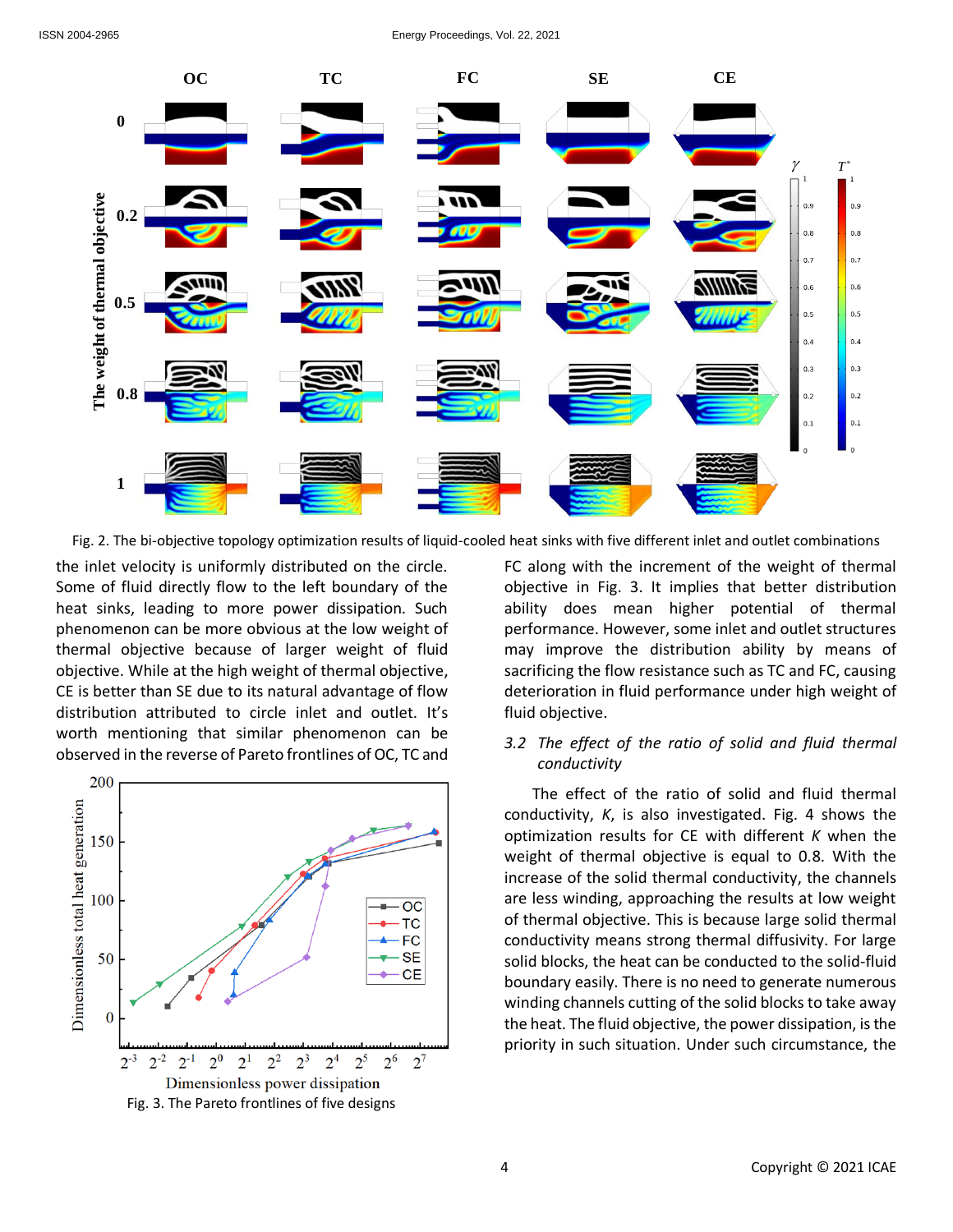

Fig. 4. The optimization results of CE with different K when *ω*=0.8

main thermal resistance is between the solid and fluid area. As a result, some fin structures begin to show up under large *K* to reduce the thermal resistance.

## **4. CONCLUSIONS**

Liquid-cooled heat sinks with five different inlet and outlet structures are optimized using topology optimization based on the density method. Five Pareto frontlines and multiple novel designs are obtained. The main conclusions can be summarized as follows:

(1) The inlets and outlets influence the performance or potential of the heat sinks through their distribution ability. The well-distributed fluid can enhance the thermal performance of the heat sink.

(2) Better distribution ability of inlets and outlets is not bound to mean better performance. Although increasing the number of inlet channels can enhance the distribution ability, it will cause a reduction in flow performance under the low weight of thermal objective.

(3) The optimized layout of channels will be less winding along with the increment of the ratio of solid and fluid thermal conductivity.

# **ACKNOWLEDGEMENT**

The authors thank the support of National Nature Science Foundation of China (51776159) and Shaanxi Province Science Fund for Distinguished Young Scholars (2019JC-01).

### **REFERENCE**

[1] Dixit T, Ghosh I. Review of micro- and mini-channel heat sinks and heat exchangers for single phase fluids. Renewable & Sustainable Energy Reviews. 2015;41:1298-311.

[2] Sui Y, Teo CJ, Lee PS, Chew YT, Shu C. Fluid flow and heat transfer in wavy microchannels. International Journal of Heat and Mass Transfer. 2010;53:2760-72.

[3] Ghani IA, Sidik NAC, Kamaruzaman N. Hydrothermal performance of microchannel heat sink: The effect of channel design. International Journal of Heat and Mass Transfer. 2017;107:21-44.

[4] Wang XQ, Mujumdar AS, Yap C. Thermal characteristics of tree-shaped microchannel nets for cooling of a rectangular heat sink. International Journal of Thermal Sciences. 2006;45:1103-12.

[5] Li H, Ding XH, Meng FZ, Jing DL, Xiong M. Optimal design and thermal modelling for liquid-cooled heat sink based on multi-objective topology optimization: An experimental and numerical study. International Journal of Heat and Mass Transfer. 2019;144.

[6] Bendsoe MP, Kikuchi N. Generating optimal topologies in structural design using a homogenization method. Computer Methods in Applied Mechanics and Engineering. 1988;71:197-224.

[7] Borrvall T, Petersson J. Topology optimization of fluids in Stokes flow. International Journal for Numerical Methods in Fluids. 2003;41:77-107.

[8] Scholten T. A practical application of topology optimization for heat transfer and fluid dynamics. Dissertation, Delft University of Technology. 2017.

[9] Zhao X, Zhou MD, Sigmund O, Andreasen CS. A "poor man's approach" to topology optimization of cooling channels based on a Darcy flow model. International Journal of Heat and Mass Transfer. 2018;116:1108-23.

[10] Zhao JQ, Zhang M, Zhu Y, Cheng R, Li X, Wang LJ. Concurrent optimization of the internal flow channel, inlets, and outlets in forced convection heat sinks. Structural and Multidisciplinary Optimization. 2021;63:121-36.z

[11] Kondoh T, Matsumori T, Kawamoto A. Drag minimization and lift maximization in laminar flows via topology optimization employing simple objective function expressions based on body force integration. Structural and Multidisciplinary Optimization. 2012;45:693-701.

[12] Matsumori T, Kondoh T, Kawamoto A, Nomura T. Topology optimization for fluid-thermal interaction problems under constant input power. Structural and Multidisciplinary Optimization. 2013;47:571-81.

[13] Lazarov BS, Sigmund O. Filters in topology optimization based on Helmholtz-type differential